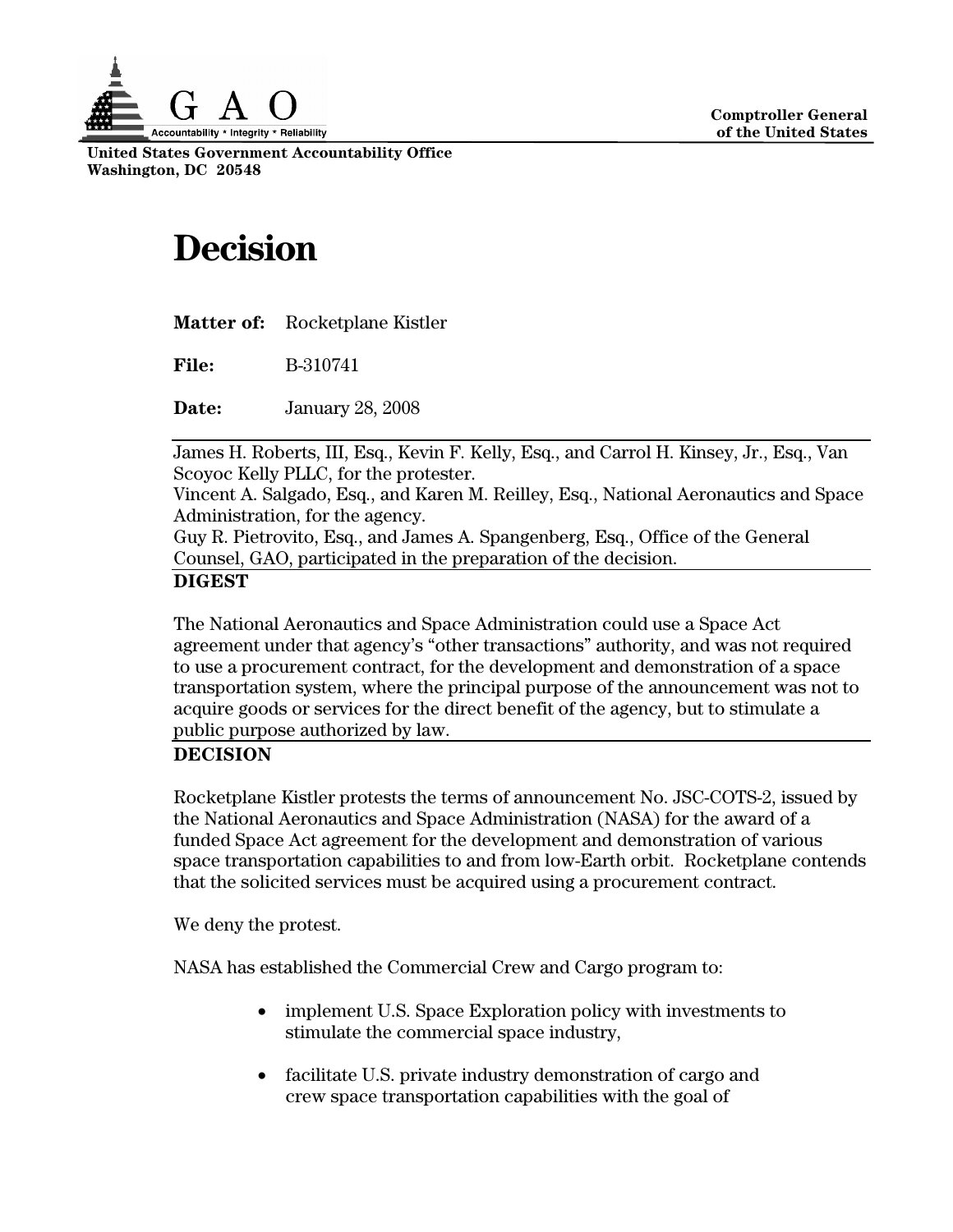achieving safe, reliable, cost effective access to low-Earth orbit, and

• create a market environment in which commercial space transportation services are available to Government and private sector customers.

Announcement at 1. In support of these objectives, NASA informed interested firms that the agency envisioned a two-phased approach to be known as the commercial orbital transportation (COTS) project. Phase 1 was described as a "period of development and demonstration by private industry, in coordination with NASA, of various space transportation capabilities . . . determined to be most desirable for the Government and other customers." Id. at 2. Phase 2 was described as a "planned competitive procurement of orbital transportation services to resupply the [International Space Station] with cargo and crew." Id.

The announcement here was issued as a continuation of the phase 1 development of the COTS project and stated that:

As a continuation of the project initiated in 2006, NASA intends to enter into a second round of agreements with private industry to develop and demonstrate the vehicles, systems, and operations needed to resupply, return cargo from, and transport crew to and from a human space facility, with the International Space Station providing the representative requirements for such a facility.

Id. at 1. The announcement solicited proposals for demonstrations involving an end-to-end space transportation system of services including ground operations and integration, launch, rendezvous, proximity operations, docking or berthing, orbital operations, reentry, and safe disposal or return. Id. at 2.

Instructions for the preparation of technical proposals and business plans were provided, and participants were informed that, based upon the evaluation of these proposals and plans, a firm, or firms, would be selected for the negotiation of funded Space Act agreement(s).<sup>2</sup> Id. at 16-24. The participants were informed that they were expected to secure the funding necessary to complete the proposed capability

 $\frac{1}{1}$  Previously, Rocketplane and Space Exploration Technologies Corporation received Space Act agreements supporting phase 1 of the COTS project. See Exploration Partners, LLC, B-298804, Dec. 19, 2006, 2006 CPD ¶ 201 at 3.

 $^{\text{2}}$  A funded Space Act agreement is an agreement under which appropriated funds will be transferred to a domestic agreement partner to accomplish an agency mission. NASA Policy Directive, NPD 1050.1H, Nov. 29, 2006, at 2.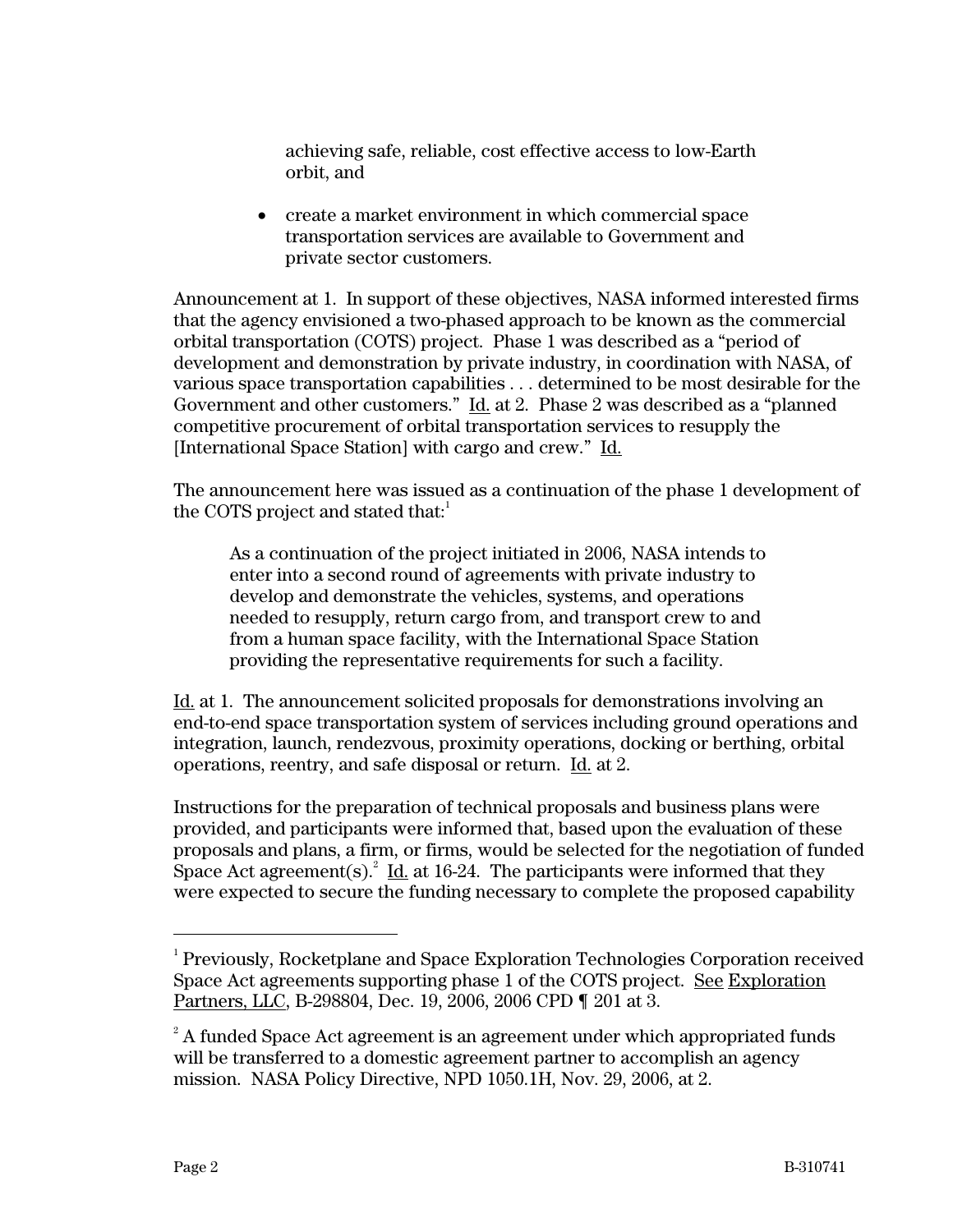demonstration, although funding from NASA could be considered one of the sources of funding. In this regard, the announcement provided that NASA anticipated providing up to \$174 million for funding spread over fiscal years 2008 through 2010 among the firm, or firms, selected for Space Act agreements. Id. at 12. The announcement also stated

[p]ayments will be made upon the successful completion of performance milestones negotiated with NASA. NASA's contribution will be a fixed amount and will not be increased based on the participant's ability to obtain private funding. A startup milestone payment will be considered.

Id. at 3.

Rocketplane protests that the principal purpose of the announcement is to obtain research and development (R&D) services for the direct benefit of NASA, $^{\rm 3}$  and that therefore NASA was required to obtain these services under a procurement contract and not a Space Act agreement. Protest at 2-3.

Under the Competition in Contracting Act of 1984 and our Bid Protest Regulations, we review protests concerning alleged violations of procurement statutes or regulations by federal agencies in the award or proposed award of contracts for procurement of goods and services, and solicitations leading to such awards. 31 U.S.C. §§ 3551(1), 3552 (2000); 4 C.F.R. § 21.1(a) (2007). We have found that Space Act agreements, which are issued by NASA under its "other transactions" authority pursuant to the National Aeronautics and Space Act of 1958 (the Space Act), 42 U.S.C. § 2473(c)(5) (2000), are not procurement contracts, and therefore we generally do not review protests of the award, or solicitations for the award, of these agreements under our bid protest jurisdiction. Exploration Partners, LLC, supra, at 4-5. We will review, however, a timely protest that an agency is improperly using a non-procurement instrument, such as a Space Act agreement, where a procurement contract is required, to ensure that an agency is not attempting to avoid the requirements of procurement statutes and regulations. Id. at 5; Energy Conversion Devices, Inc., B-260514, June 16, 1995, 95-2 CPD ¶ 121 at 2.

The Federal Grant and Cooperative Agreement Act establishes the general criteria that agencies must follow in deciding which legal instrument to use when entering into a funding relationship with a state, locality or other recipient for an authorized

<sup>-&</sup>lt;br>3 That is, the protester argues, the announcement seeks "research and development efforts of a commercial space sector contractor to develop and produce transport vehicles that can take equipment and ultimately crew to and from the International Space Station." Protest at 2.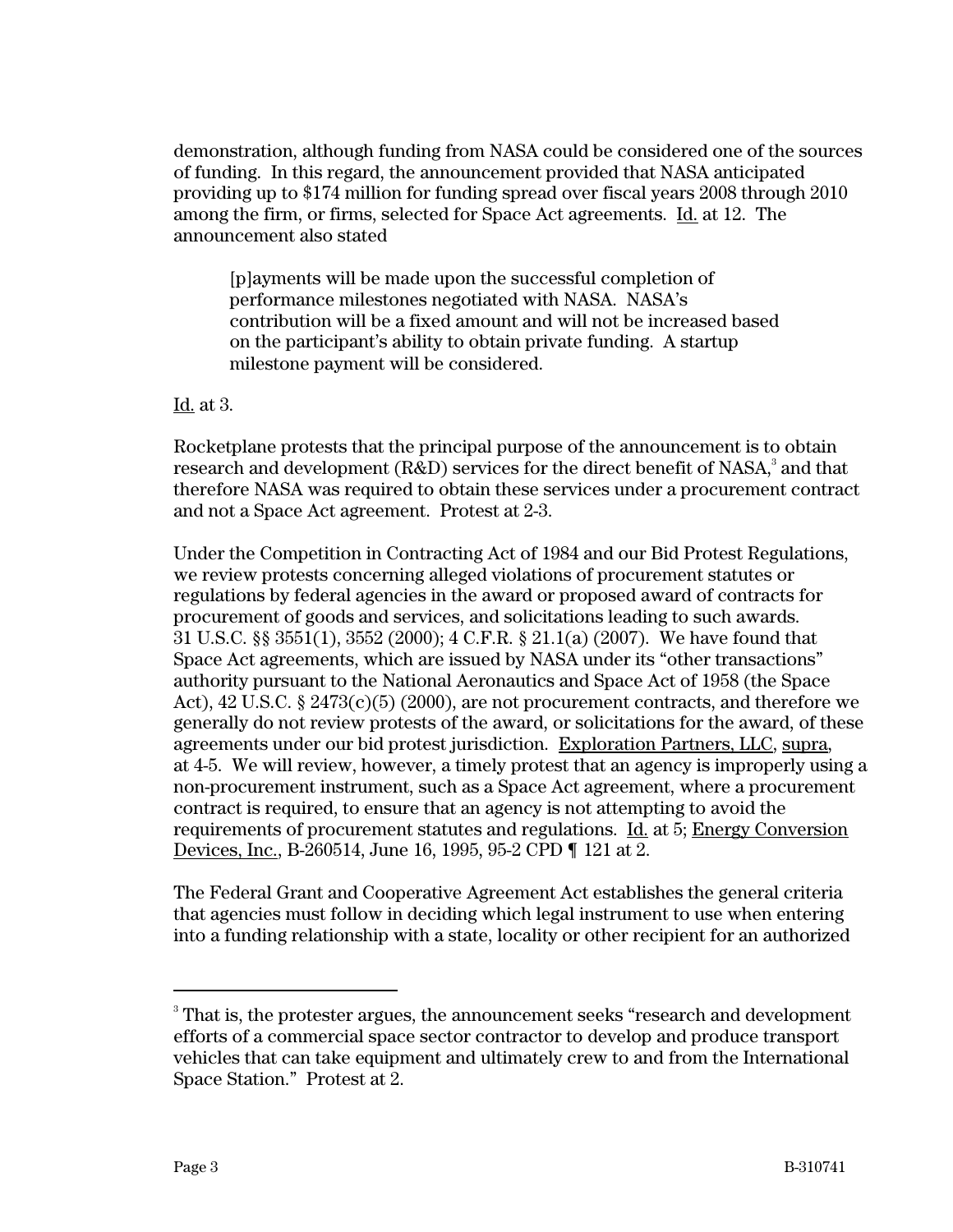purpose. 31 U.S.C. §§ 6301-[6308](http://web2.westlaw.com/find/default.wl?tf=-1&rs=WLW7.11&fn=_top&sv=Split&tc=-1&findtype=L&docname=31USCAS6308&db=1000546&vr=2.0&rp=%2ffind%2fdefault.wl&mt=GovernmentContracts) (2000). Under these criteria, an agency must use a procurement contract when:

- (1) the principal purpose of the instrument is to acquire (by purchase, lease, or barter) property or services for the direct benefit or use of the United States Government; or
- (2) the agency decides in a specific instance that the use of a procurement contract is appropriate.

31 U.S.C. § 6303; see also Federal Acquisition Regulation (FAR) § 35.003(a) ("Contracts shall be used only when the principal purpose is the acquisition of supplies and services for the direct benefit of the Federal Government"). On the other hand, a procurement contract would not be required to carry out a public purpose of support or stimulation authorized by law, where the principal purpose of the agreement is not to acquire property or services for the direct benefit or use of the agency. See, e.g., 31 U.S.C. § 6305 (cooperative agreements); see also Rick's Mushroom Serv., Inc. v. United States, 76 Fed.Cl. 250, 258 (2007) (agreement was not a procurement contract, where it did not contemplate the transfer of goods or services directly to the government; there was no evidence of a buyer-seller relationship; and no direct benefit accrued to the government.)

NASA contends that the principal purpose of the announcement is not to acquire goods and services for the direct benefit and use of NASA. Specifically, the agency notes that:

NASA obtains no vehicles, supply service, prototype, hardware, or other property, no systems or vehicle designs, and only the minimum Government-purpose data rights legally required by the Space Act. The Announcement does not provide NASA any right to future use of systems and vehicles developed and demonstrated under COTS Phase 1, for [International Space Station] supply missions or for any other purpose. The participant, not NASA, proposes the capabilities it will demonstrate and establishes the technical and schedule milestones for those demonstrations.

Agency Report (AR) at 2. Instead, NASA states that the purpose of the announcement is to "encourage the growth of a future U.S. commercial market in which space transportation services will be available for commercial and Government customers." Id. This purpose differs from that of an R&D contract, the agency argues, because an R&D contract is used to obtain research, and the results of that research for an agency's use, see FAR §§ 35.010, 35.011, whereas here the announcement seeks to "incentivize the private sector to develop and demonstrate their own commercial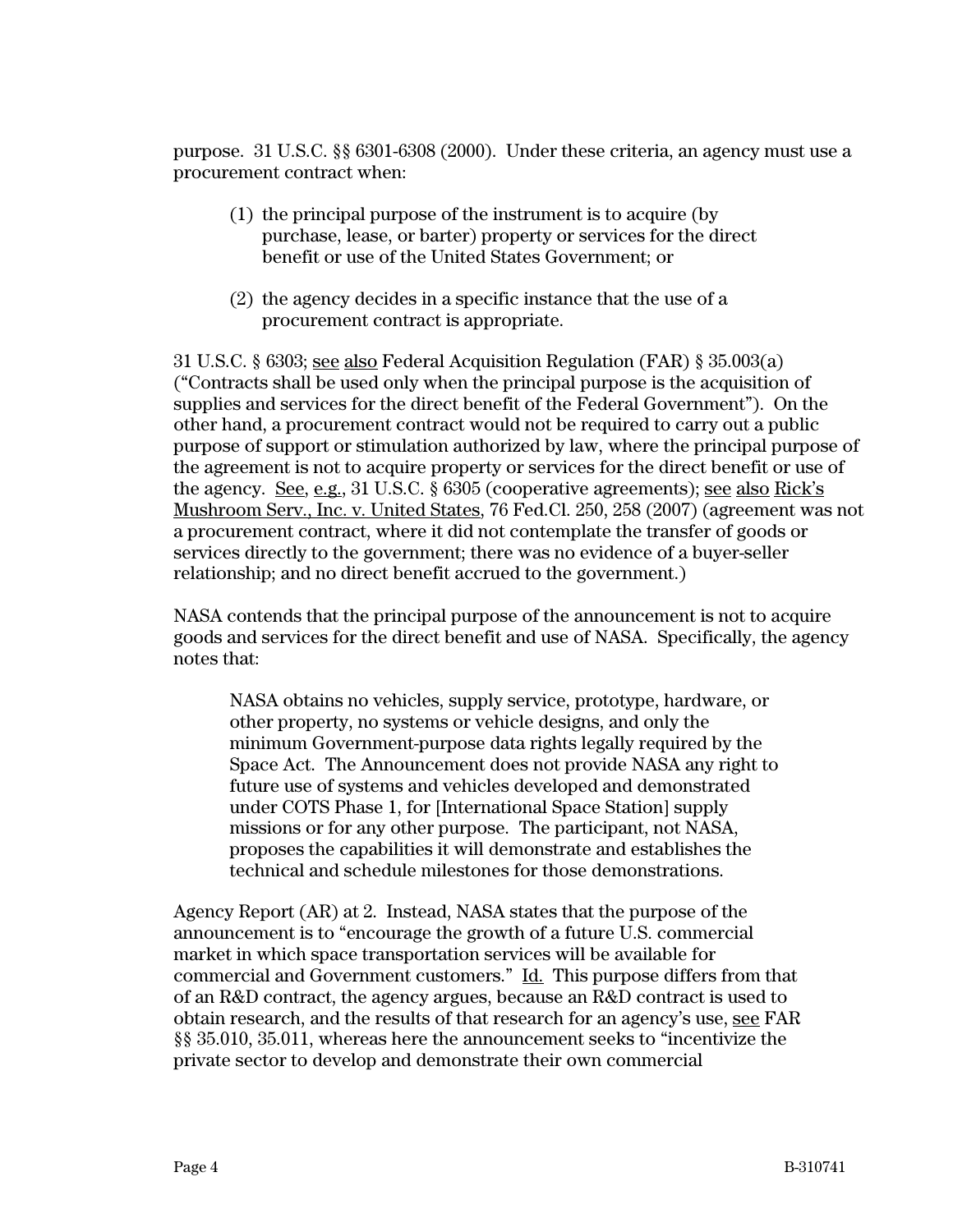technologies" and allows those firms to retain the maximum intellectual property rights allowed by the Space Act. $^4$  Supp. AR at 2.

We find that the announcement did not principally provide for the acquisition of goods and services for the direct benefit and use of NASA. The record supports the agency's arguments that the principal purpose of the announcement is to encourage, support and stimulate the development of a commercial market for space transportation, from which NASA could potentially acquire orbital transportation services. Although we agree with Rocketplane that such services in support of the growth of a commercial space transportation industry also support the government's space exploration policy, which NASA is directed to foster, we do not find that supporting and stimulating efforts in support of a lawfully mandated public policy establishes that an agency is acquiring services for its own direct benefit and use. See Rick's Mushroom Serv., Inc. v. United States, 76 Fed.Cl. at 258 (agreement was not a procurement contract, even though it was entered into to carry out a public purpose of support or stimulation authorized by law). Instead, we agree with NASA that the agreement's purpose should control whether the services are "principally" for the agency's direct benefit or use, or, as is the case here, to support or stimulate a public purpose authorized by law.

Rocketplane also argues that NASA's own policy directive states that funded Space Act agreements, such as that to be entered here, "may be used only when the Agency objective cannot be accomplished through the use of a procurement contract, grant, or cooperative agreement." See NASA Policy Directive, NPD 1050.1H, Nov. 29, 2006, at 2. Rocketplane contends that the agency "failed to make any required baseline determination" as to whether the objectives contained in [the announcement] could not be accomplished through the use of an R&D contract. Protester's Comments at 2.

However, the record shows that NASA "considered the objectives and purposes of the COTS Demonstrations, and whether they were appropriate for and could be accomplished under a contract, grant, cooperative agreement, or 'other transaction,' when planning the project strategy prior to the original COTS announcement in 2006." See Supp. AR at 3; AR, Tab H, Commercial Crew/Cargo Project Strategy Briefing, Nov. 15, 2005, at 15-16. NASA concluded, as noted above, that its primary purpose was to stimulate the commercial space industry to provide creative, innovative, cost effective solutions for space transportation and that the announcement would not seek the acquisition of goods and services for the agency. AR, Tab H, Commercial Crew/Cargo Project Strategy Briefing, Nov. 15, 2005, at 16. In any event, we generally will not review an alleged violation of an internal agency

 <sup>4</sup> The announcement states that NASA will not obtain rights to a participant's background intellectual property and "that title to all property acquired for the COTS demonstrations will remain with the Participant(s)." Announcement at 10.